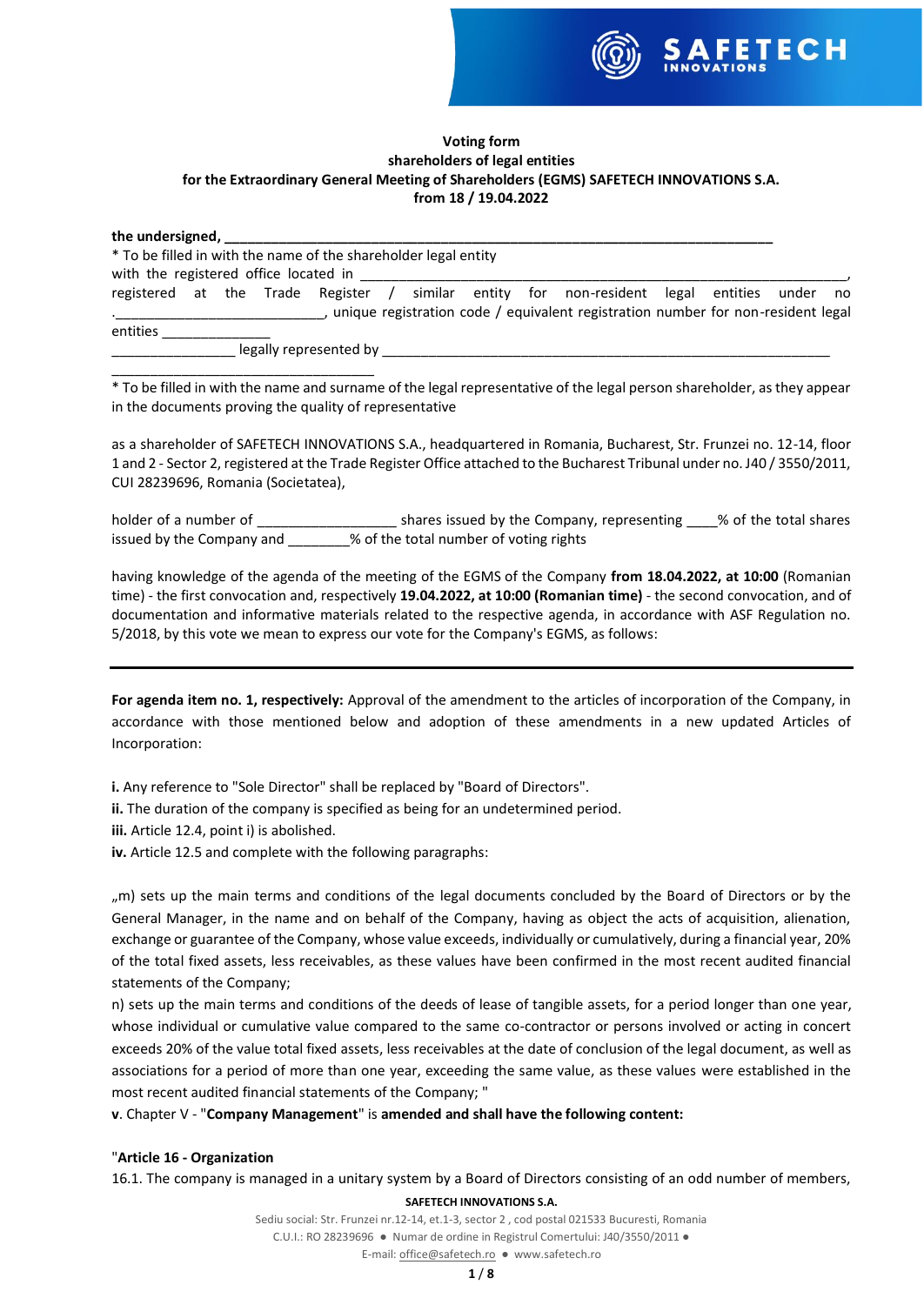

between a minimum of 3 (three) and a maximum of 7 (seven) members elected by the Ordinary General Meeting of Shareholders for a period of **2 (two) years**, with the possibility for members to be elected for successive terms. Once the members of the Board of Directors have been elected, the Ordinary General Meeting of Shareholders will decide the exact number of members of the Board of Directors. At least one of the members of the Board of Directors must be independent.

16.2. Most members of the Board of Directors are non-executive directors.

16.3. The administrators may be natural or legal persons, without limitation, in accordance with the legal provisions in force. The Board of Directors may set up advisory committees consisting of at least 2 members of the board and charged with conducting investigations and making recommendations to the board in areas such as auditing, remunerating directors, directors and staff or nominating candidates for various management positions. The committees shall report regularly to the Board on their work.

16.4. Candidates for the positions of members of the Board of Directors may be nominated by the shareholders regardless of their participation in the share capital or by the incumbent members of the Board of Directors.

16.5 The members of the Board of Directors will be insured for professional liability. The same obligation of insurance for professional liability has the persons appointed in the position of director of the Company.

16.6. The members of the Board of Directors exercise their attributions based on a mandate contract concluded between the Company and each of the members.

16.7. In the event of a vacancy, the Board of Directors shall appoint a temporary member for a term of office beginning on the date of his appointment and ending on the date on which the general meeting of shareholders decides to appoint a member to the Board of Directors. In this case, the remaining members of the Board of Directors will include on the agenda of the next ordinary general meeting of the Company the appointment of a member of the Board of Directors. If the number of existing members falls below 3 (three) at any time, the remaining members will urgently convene a general meeting which will have on its agenda the election of members of the Board of Directors to fill the vacancies.

16.8. The Chairman of the Board of Directors is elected by the Board of Directors, from among its members, by secret ballot. The Chairman of the Board of Directors may also be appointed General Manager of the Company.

16.9. The Chairman of the Board of Directors has the following attributions:

a) coordinates the activity of the Board of Directors and reports on it to the general meeting of shareholders;

b) supervises the functioning of the corporate bodies of the Company;

c) convenes the meetings of the Board of Directors, establishes the agenda, supervises the transmission of information in an appropriate manner to the members of the Board of Directors regarding the items included on the agenda of the meetings and chairs the meetings;

d) it is ensured that the meetings of the Board of Directors are carried out efficiently and effectively, the agenda of the meetings of the Board of Directors being duly respected;

e) maintains regular contact with the General Manager, maintaining a close and constructive professional relationship; f) monitors the correct implementation of the decisions of the Board of Directors;

g) Chairs the meetings of the General Meeting of Shareholders;

h) leads the meetings of the Board of Directors with the shareholders and other key persons of the Company;

i) any other attributions provided by law.

16.10. In case the President is temporarily unable to exercise his attributions, during the respective state of impossibility, the Board of Directors may entrust another administrator with the fulfillment of the function of president.

16.11. Persons who, according to this law, cannot be founders, nor can they be directors, directors or representatives of the Company, and if they have been elected, they are deprived of their rights.

16.12. at the date of adoption of this Articles of Association, the Board of Directors consists of [•] members, as follows: [name and identification data]

[name and identification data]

[name and identification data] - independent member

## **SAFETECH INNOVATIONS S.A.**

Sediu social: Str. Frunzei nr.12-14, et.1-3, sector 2 , cod postal 021533 Bucuresti, Romania C.U.I.: RO 28239696 ● Numar de ordine in Registrul Comertului: J40/3550/2011 ●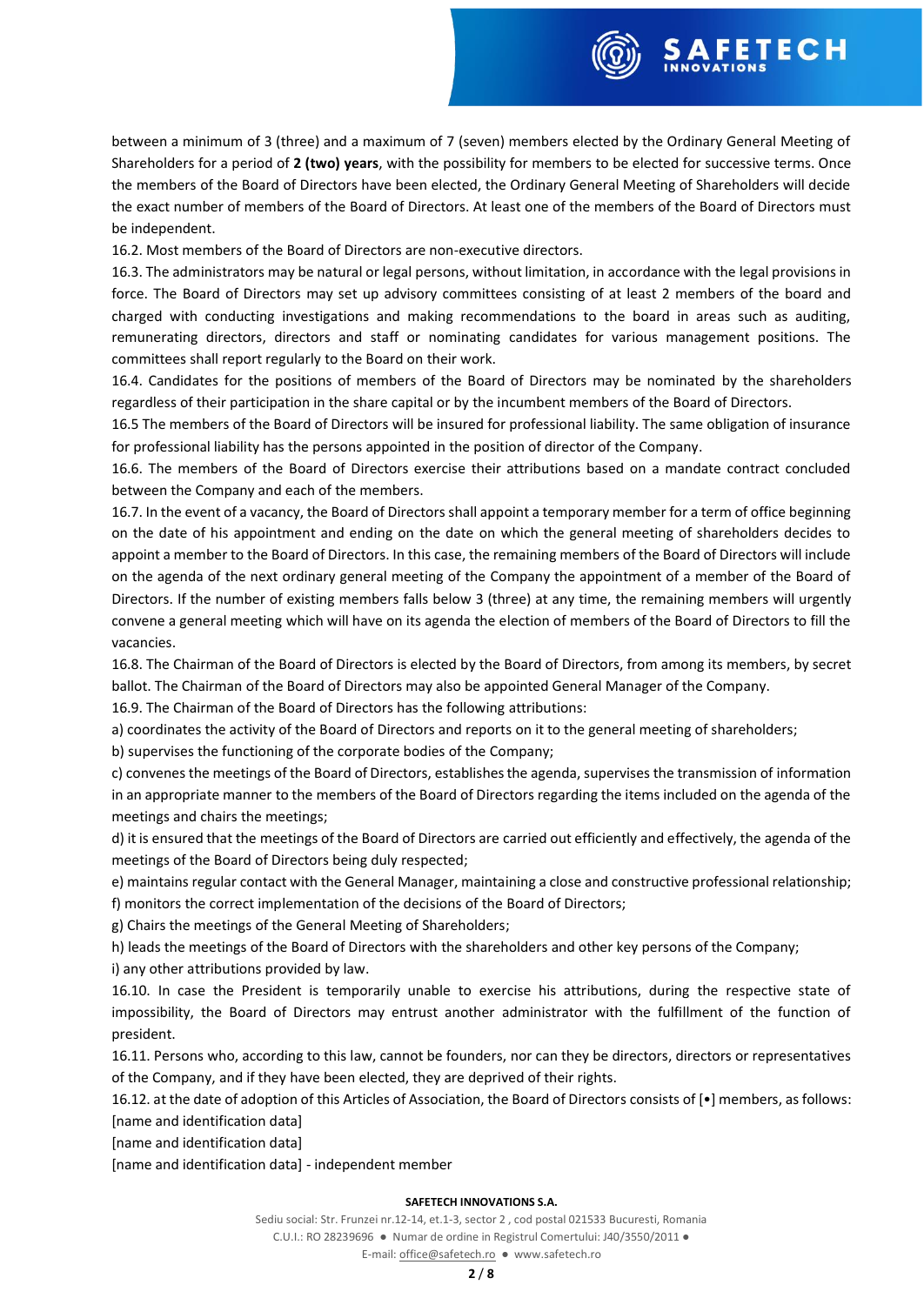

## **Article 17 - Functioning of the Board of Directors**

17.1. The Board of Directors meets in regular meetings, convened by the Chairman of the Board of Directors at least once every 3 months. The convening of the meetings is sent to the members of the Board of Directors at least five (5) calendar days before the proposed date for a regular meeting.

17.2. If necessary, special meetings of the Board of Directors may be convened by the Chairman of the Board of Directors on his own initiative, as well as at the proposal of at least two (2) members of the Board of Directors or the General Manager, in each case with at least three calendar days before the date of the meeting.

17.3. In exceptional cases, justified by the urgency of the situation and by the interest of the Company, the decisions of the Board of Directors may be taken by unanimous written vote of the members, without the need for a meeting of the respective body.

17.4. The General Manager participates in the meetings of the Board of Directors, if convened, without having the right to vote, except for the directors who are also members of the Board of Directors. The Chairman of the Board of Directors may invite other persons, including the directors or the management of the branches, to attend the meetings of the Board of Directors, in whole or in part, depending on the agenda, without the right to vote. The Chairman of the Board of Directors may decide at any time that any person who is not a member of the Board of Directors shall leave the meeting of the Board of Directors.

17.5. The agenda of each meeting of the Board of Directors is established by the Chairman of the Board of Directors, after consultation with the General Manager and the members of the Board of Directors. If the meeting of the Board of Directors is convened at the request of at least 2 members of the Board of Directors or at the request of the General Manager, the respective members of the Board of Directors or the General Manager who have requested the meeting will propose the order of and will prepare and submit the materials related to each item proposed for the agenda.

17.6. The convening notice of the meetings of the Board of Directors must be sent in writing, by e-mail, fax, registered letter or by courier, in each case with acknowledgment of receipt and must include the date, time and place of the meeting, as well as the proposed agenda with relevant materials. and any other documents required for the meeting, in the first or second convocation. The meeting of the Board of Directors may be held at any time without notice, if all members of the Board of Directors are present (in person or through representation) or if those who are not present waive, in writing expressly, the requirement to receive the meeting notice.

17.7. The Board of Directors may hold meetings by:

a) the direct participation in the meeting of the members, personally or by representation, at the place provided in the convocation or at the agreed location of the meeting, both in case of a meeting meeting with the fulfillment of the convening formalities, and in case of a meeting meeting with waiver of formalities to convene;

b) the participation of the members in the meeting through the following means of distance communication: telephone or video conference, with the fulfillment of the technical conditions necessary to identify the participants, the effective participation of the members in the Board meeting and the retransmission of the deliberations continuously;

c) without the meeting of the Board of Directors, by correspondence, in exceptional cases, justified by the urgency of the situation and by the interest of the Company, by the unanimous vote expressed in writing of all the members of the Board of Directors. The urgent character is decided motivated by the chairman of the Board of Directors, and the arguments that justified the urgency are specified in the preamble of the decision adopted by correspondence. Decisions may not be taken by correspondence regarding the annual financial statements or the authorized capital.

17.8. The meeting of the Board of Directors is legally convened if at least three (3) members of the Board of Directors are present (personally or by representation), and the decisions within the Board of Directors are taken with the vote of the majority of members present (personally or by representation).

17.9. The members of the Board of Directors may be represented in the meetings of the Board of Directors only by other members of the Board of Directors, empowered by a special power of attorney. A present personal member may represent a single absent member.

17.10. A Minutes will be drawn up at each meeting, which will include the names of the participants, the agenda, the decisions taken and any separate opinion. The minutes shall be signed by the chairman of the meeting, by at least one other director and by the secretary of the meeting.

#### **SAFETECH INNOVATIONS S.A.**

Sediu social: Str. Frunzei nr.12-14, et.1-3, sector 2 , cod postal 021533 Bucuresti, Romania C.U.I.: RO 28239696 ● Numar de ordine in Registrul Comertului: J40/3550/2011 ● E-mail[: office@safetech.ro](mailto:office@safetech.ro) ● www.safetech.ro

## **3** / **8**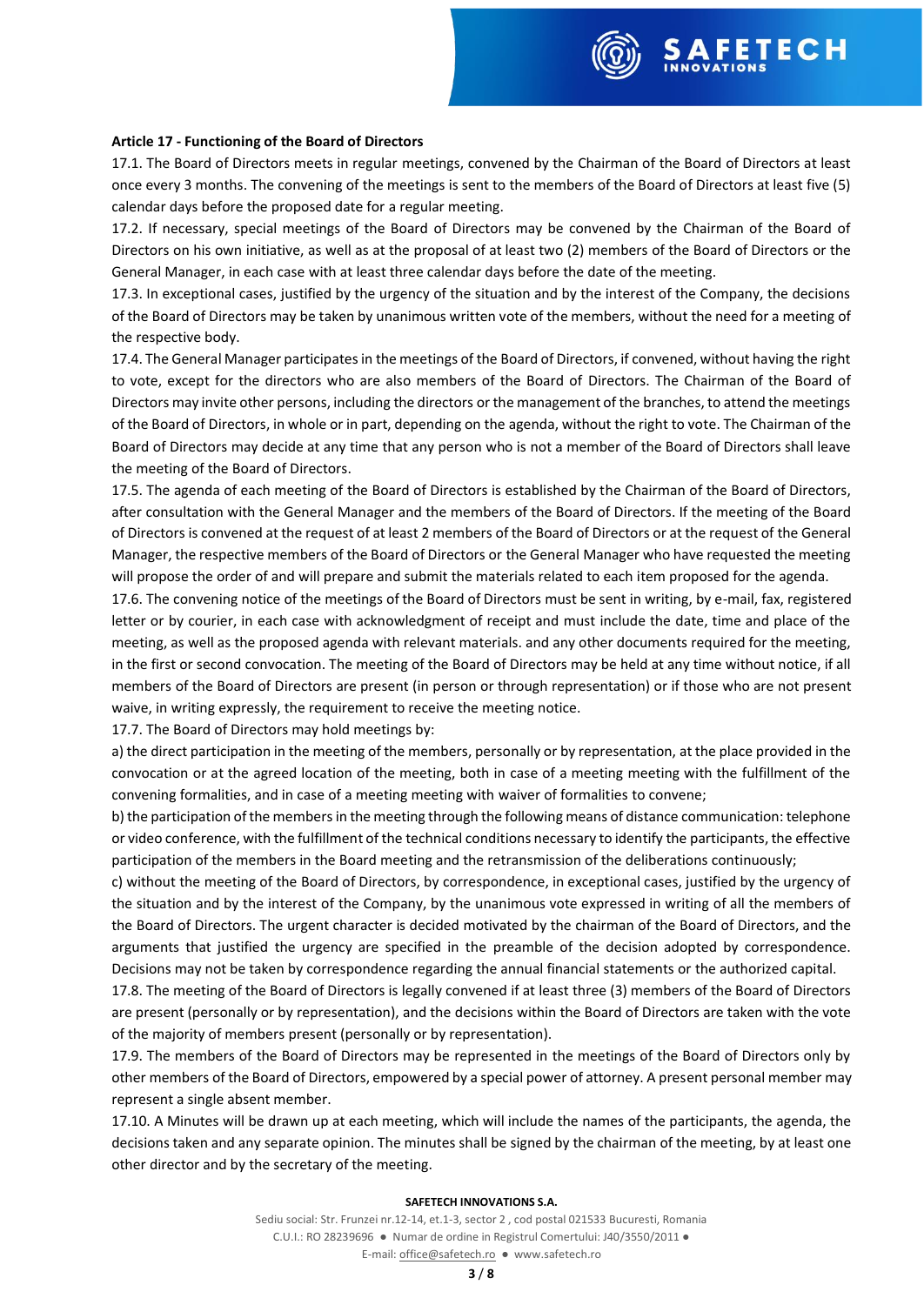

## **Article 18 - Duties of the Board of Directors**

## **Art. 18 - Duties of the Board of Directors:**

18.1. The Board of Directors is responsible for fulfilling all the useful and necessary acts in order to achieve the object of activity of the Company, including regarding the administration of the eventual investments of the Company, except for the attributions that are by law assigned to the general meetings of shareholders.

18.2. The management of the Company is appointed, by the Board of Directors, to the General Manager of the Company. If the Board of Directors appoints other managers in addition to the General Manager, certain attributions may also be delegated to the respective directors. The General Manager is elected by the Board of Directors and can be elected both from the members of the Board of Directors and from outside them.

18.3. The Board of Directors has the following attributions that cannot be delegated to the General Manager and / or to other directors:

a) establishes the main directions of activity and development of the Company;

b) establishes the accounting policies and the financial control system and approves the financial planning;

c) appoints and dismisses the General Manager as well as, as the case may be, other managers, establishes their competencies and responsibilities as well as their remunerations within the limits approved by the general meeting of shareholders and approves the management contract to be concluded with them;

d) supervises the activity of the managers and represents the Company in the relations with the managers;

e) prepares the annual report, approves the individual / consolidated financial statements of the Company before submitting them to the approval of the general meeting;

f) draws up the business plan and the budget of revenues and expenses for the following year, organizes the general meetings of the shareholders and carries out the decisions adopted by the general meetings of the shareholders; g) introduces the request to open the insolvency procedure against the Company;

h) fulfills the attributions delegated by the general meeting of shareholders;

i) approves the Regulation on the organization and functioning of the Board of Directors;

j) represents the Company in its relations with the General Manager and, as the case may be, the directors of the Company;

k) convenes the general meetings of the Company's shareholders.

l) approves significant transactions with related parties (i.e. any transfer of resources, services or obligations regardless of whether or not it involves the payment of a price, the individual or cumulative value of which represents more than 5% of the Company's net assets, according to the latest financial reports published by the Company);

m) Establishes the main terms and conditions of the legal acts concluded by the General Manager, in the name and on behalf of the Company, having as object the opening / closing of current accounts with banking or non-banking financial institutions, credit / loan contracts / accessing or closing any other banking and / or financing product of the Company from banking institutions, credit institutions and / or other banking or non-banking financial institutions whose value is between a minimum of **500,000 (five hundredths) Euro - a maximum of 2,000,000 (two million) Euro.** n) Establishes, in compliance with art. 12.5 letter m) and n), the main terms and conditions of the legal acts concluded by the general manager, in the name and on behalf of the Company, having as object the guarantees granted by the Company, whose value is between minim**um 500,000 (five hundredths) Euro - maximum 2,000 .000 (two million) Euros**, including for guaranteeing the financial obligations resulting from the contracting of some loans, through movable mortgages on all the company's accounts, as they will be requested / agreed by the financiers, in order to grant the loans. for the conclusion of any additional acts of modification and / or supplementation of the credits existing or to be contracted.

18.4. If the Board of Directors finds that half of the share capital has been lost, it is obliged to convene an extraordinary general meeting to decide on the reconstitution of the capital, its limitation to the remaining amount or the dissolution of the Company.

18.5. The members of the Board of Directors are obliged to make available to the shareholders and the financial auditor, at their request, all the documents of the Company, for which the law or the constitutive act provides this

## **SAFETECH INNOVATIONS S.A.**

Sediu social: Str. Frunzei nr.12-14, et.1-3, sector 2 , cod postal 021533 Bucuresti, Romania C.U.I.: RO 28239696 ● Numar de ordine in Registrul Comertului: J40/3550/2011 ●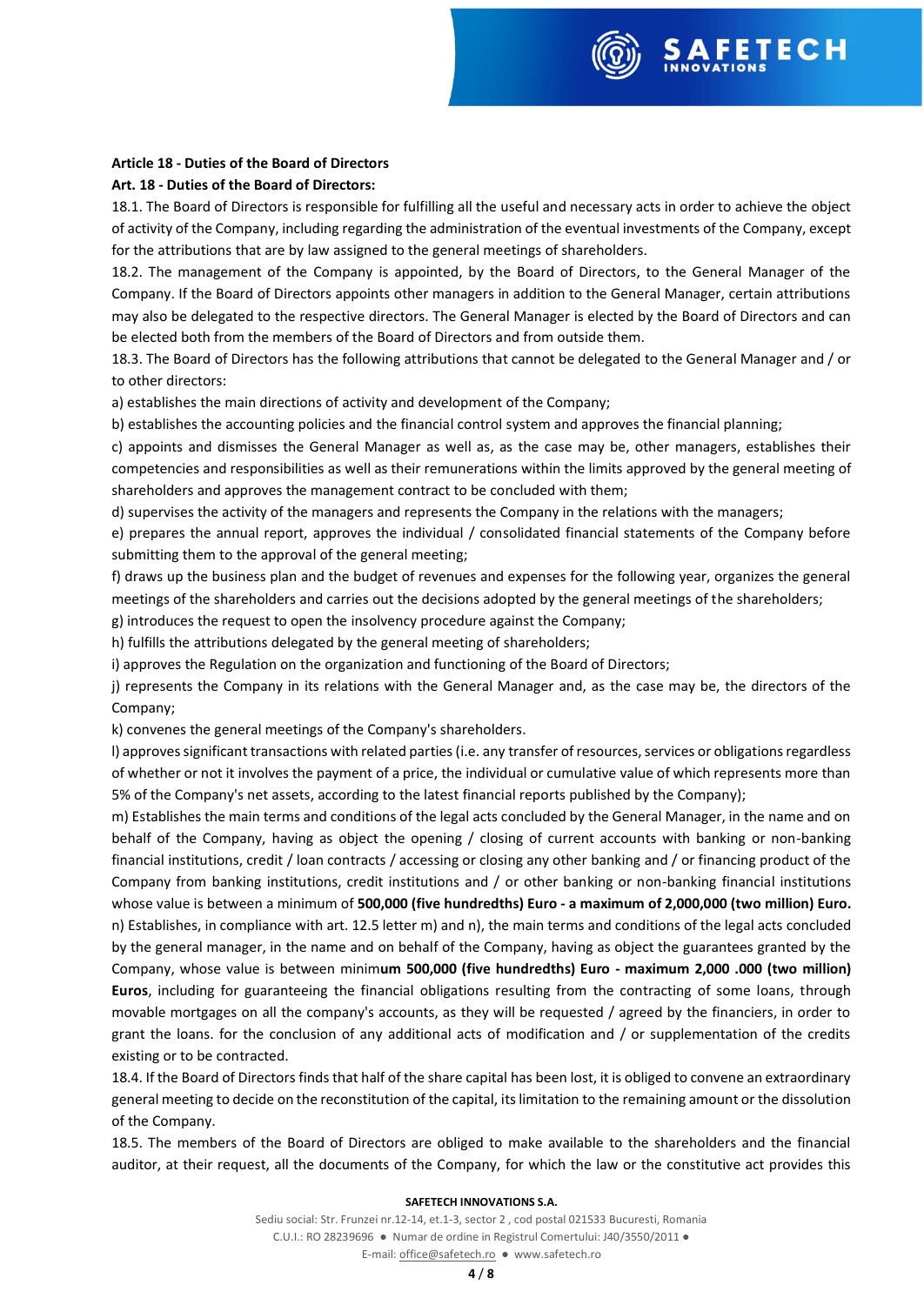

## obligation.

18.6. The directors are jointly and severally liable to the Company for:

a) the reality of the payments made by the shareholders;

b) the real existence of the dividends paid;

c) the existence of the registers required by law and their correct keep;

d) the exact fulfillment of the decisions of the general meetings;

e) the strict fulfillment of the duties that the law or the memorandum of association impose.

18.7. The members of the Board of Directors are jointly and severally liable with their immediate predecessors if, being aware of the irregularities committed by them, they do not communicate them to the financial auditor.

18.8. The members of the Board of Directors who have in a certain operation, directly or indirectly, interests contrary to the interests of the Company, must not take part in any deliberation regarding this operation. The same obligation is applicable to the member of the Board of Directors who, in a certain operation, knows that his / her spouse, relatives or relatives are interested up to and including the fourth degree.

18.9. The administrator who has not complied with the provisions of point 18.8 will be liable for the damages that have resulted for the Company.

18.10. The members of the Board of Directors are liable for the damages caused to the Company because of the nonexecution of their obligations or of their defective execution.

18.11. The Board of Directors may establish advisory committees that make recommendations to the Board of Directors.

## **Article 19 - Executive Management**

19.1. The Board of Directors delegates the management of the Company to the General Manager of the Company. If the Board of Directors appoints other directors in addition to the General Manager, certain attributions may be delegated to the respective directors.

19.2. The Board of Directors appoints the General Manager for a **period of 2 (two) years**, who will exercise the attributions and have the responsibilities specific to the position held.

19.3. The executive directors exercise their attributions based on a mandate contract concluded with the Company.

## **Article 20 – General Manager**

20.1. The General Manager is authorized, empowered and appointed to represent the Company in relations with third parties, with full powers and authority - always with respect and within the limits of the powers reserved exclusively to the Board of Directors and / or the general meeting - to perform any operations, pecuniary or non-pecuniary, as well as to engage the Company and to negotiate, approve, modify, sign, terminate and execute any kind of documents, regardless of their nature - commercial, civil, administrative, financial or any other nature - and regardless of contracts, conventions, protocols, memoranda, bilateral or multilateral agreements, additional documents, statements, requests or other documents regarding the Company's activity, except for matters reserved, according to law and / or the articles of incorporation, within the competence of the Board of Directors and / or general meeting of shareholders (for which the approval of the body is required and competent management)

20.2. The General Manager is responsible for the daily development of the Company's activity within the limits established by decision of the Board of Directors, by the provisions of the present constitutive act and by the applicable law.

20.3. The main attributions of the General Manager are the following:

a) represents and engages the Company in relation to third parties;

b) approves the operations of purchase and sale of goods;

c) approves the acquisition, alienation, exchange or guarantee of assets from the category of fixed assets of the Company under the condition, in the cases provided by law and the articles of incorporation, with the prior approval of the main terms and conditions of the contract, by the extraordinary general meeting shareholders; (according to point 12.5 letter m) above);

d) approves the lease of tangible assets as well as the associations, provided, in the cases provided by law and the

## **SAFETECH INNOVATIONS S.A.**

Sediu social: Str. Frunzei nr.12-14, et.1-3, sector 2 , cod postal 021533 Bucuresti, Romania C.U.I.: RO 28239696 ● Numar de ordine in Registrul Comertului: J40/3550/2011 ●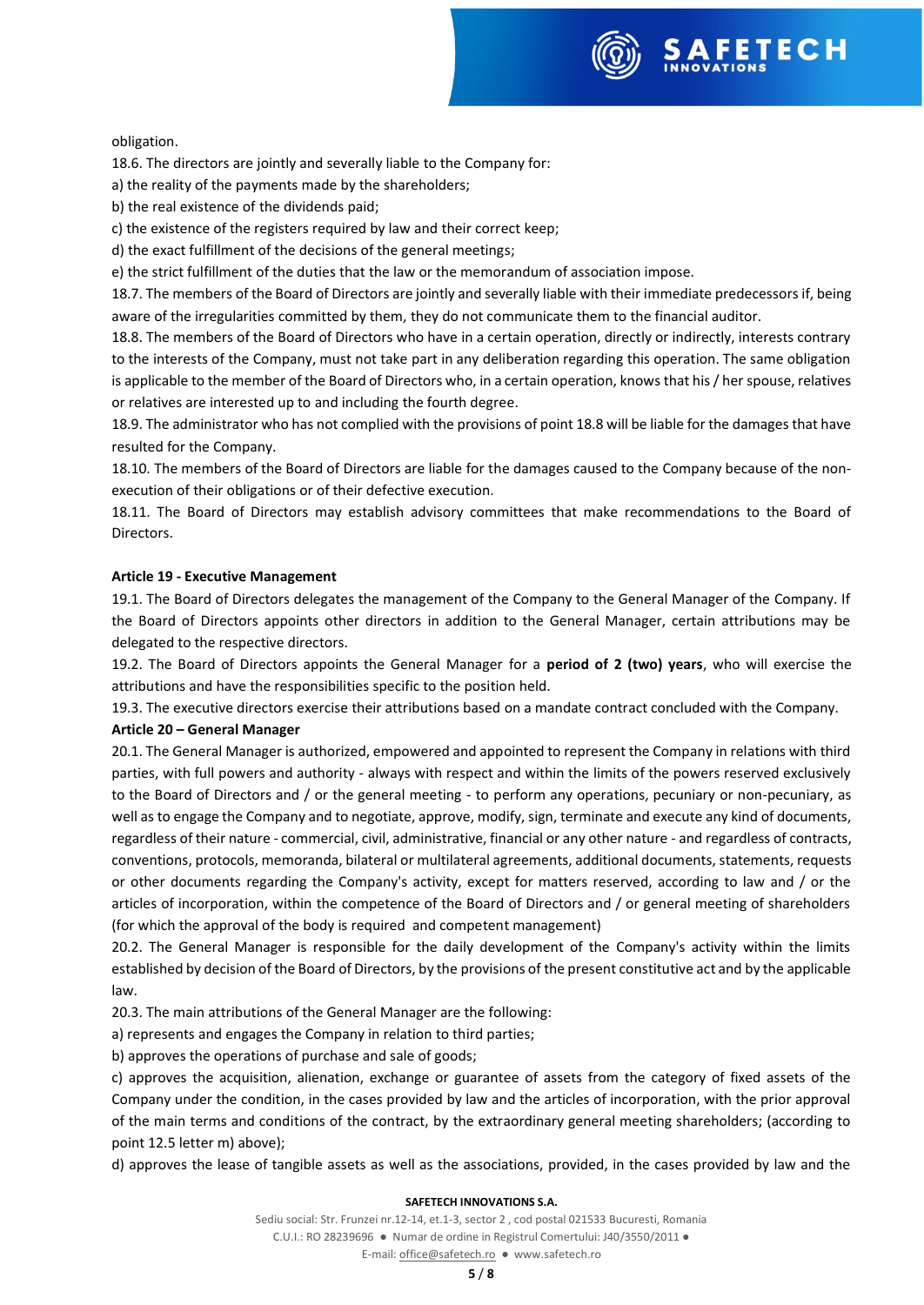

articles of association, the prior approval of the main terms and conditions of the contract by the extraordinary general meeting of shareholders (point 12.5 letter n) above;

e) decides the granting, modification, withdrawal of the signature right in the bank and establishes the limits regarding the signature right granted to third parties;

f) decides on the establishment or abolition of secondary offices: branches, agencies, representatives or other such units without legal personality;

g) decides, represents the Company with full powers, concludes and signs legal acts regarding operations with term deposits and certificates of deposit with commercial banks, investments, fund units of Open-End Investment Funds, direct or capital market operations, money market operations, government securities operations, derivative operations.

h) decides, represents the Company with full powers, concludes and signs legal acts by which it commits the Company regarding the opening / closing of current accounts with banking or non-banking financial institutions, credit / loan contracts / accessing or closing any other banking product and / or financing of the Company from banking institutions, credit institutions and / or other banking or non-banking financial institutions whose value **does not exceed 500,000 (five hundredths) Euro**.

# i) decides, represents the Company, concludes and signs legal documents regarding the guarantees granted by the Company, whose value does **not exceed 500,000 (five hundredths) Euro**, including for the guarantee by the Company of the financial obligations resulted as a result of contracting loans, by all the company's accounts, as they will be requested / approved by the financiers, in order to grant the loans.

j) adopts any other decisions regarding the current activity of the Company;

k) hires and dismisses the Company's staff;

l) performs the collection and payment operations, according to the granted competencies;

m) concludes any kind of commercial, civil contracts, for the realization of the object of activity of the Company, within the limits of the law and of the present constitutive act;

n) solves any other problems related to the operative management of the Company.

o) coordinates the managers including by establishing the priorities and the content of the actions to be fulfilled, in order to achieve the general objectives of the Company and those established by the Board of Directors for the directors. In this sense, the other directors report, upon request, to the General Manager regarding the fulfillment of their attributions regarding the management of the Company.

p) prepares proposals regarding the appointment and dismissal of the members of the boards of directors of the Company's branches;

q) represents the Company and votes on its behalf at the general meetings of the shareholders / associates of the Company's subsidiaries;

20.4. In order to carry out the adopted decisions, the General Manager may mandate a person from within the Company to represent the Company in order to negotiate and conclude legal acts. The mandate will be granted by written decision of the Director General and will include the mentions regarding its scope for each operation undertaken. The General Manager may delegate any of his duties on the basis of his written decision.

20.5. All persons who have a right to represent the Company in relation to third parties will be registered in the Trade Register.

20.6. In the relationship with third parties, the Company is represented and engaged by the signature of the General Manager - the sole signature.

20.7. In case the Board of Directors appoints other directors, the Company is represented and employed by the unique signature of any director who has delegated attributions from the Board of Directors. Point 20.4 above applies to any director appointed by the Board of Directors.

20.8. The General Manager, as well as any other director appointed by the Board of Directors has the obligation to make available to the Board of Directors any document or information required by the Board of Directors related to the management of the Company.

20.9. The directors will periodically inform the members of the Board of Directors regarding the key issues related to

## **SAFETECH INNOVATIONS S.A.**

Sediu social: Str. Frunzei nr.12-14, et.1-3, sector 2 , cod postal 021533 Bucuresti, Romania C.U.I.: RO 28239696 ● Numar de ordine in Registrul Comertului: J40/3550/2011 ●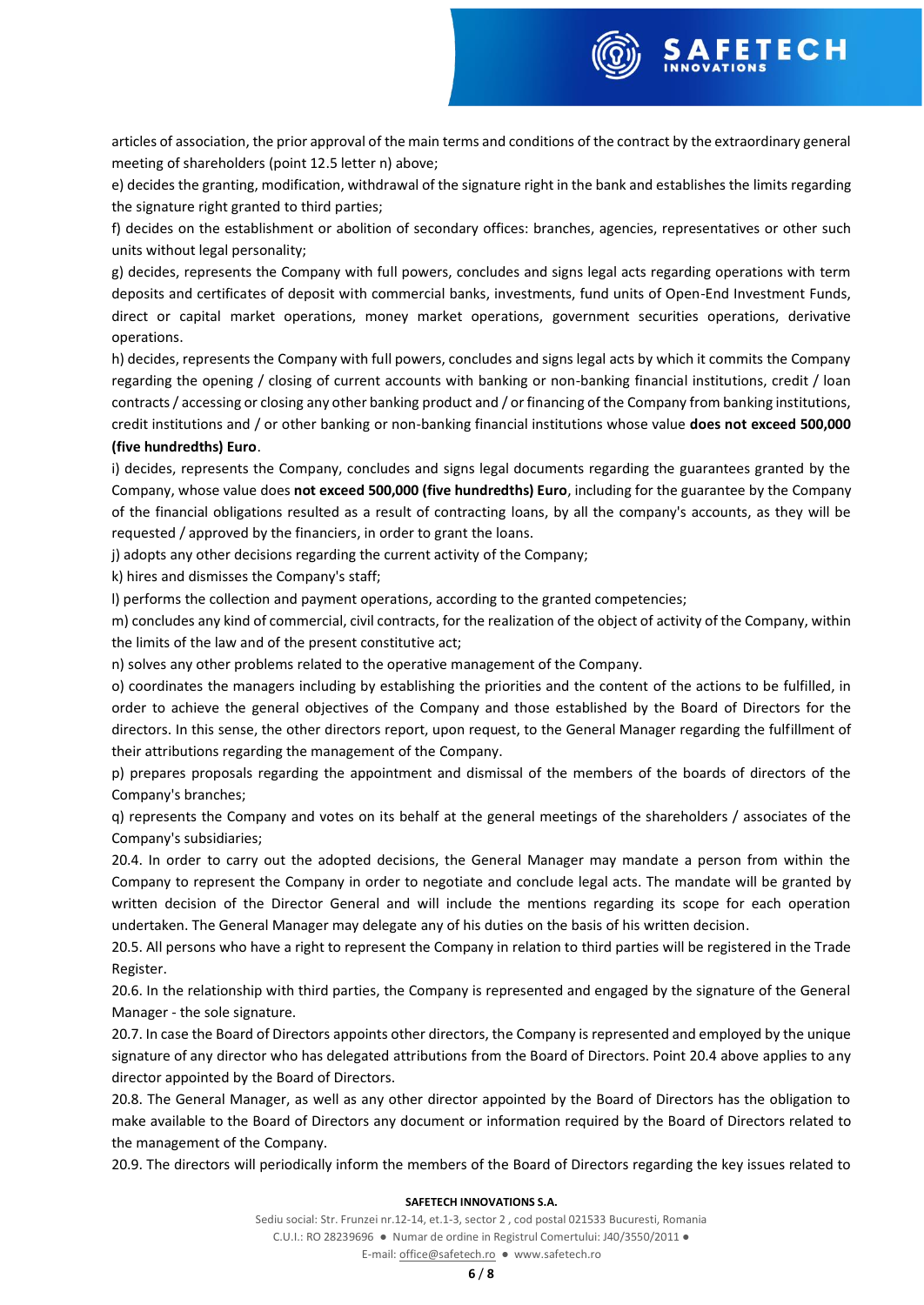the Company's business, corporate governance, management and regulatory issues.

| FOR | <b>AGAINST</b> | <b>ABSTENTION</b> |  |  |
|-----|----------------|-------------------|--|--|
|     |                |                   |  |  |

**For item no. 2 on the agenda, respectively:** Approval of the increase of the share capital of the Company with the amount of 9,975,000 lei (nine million nine hundred seventy-five thousand) lei, by issuing a number of **49,875,000 (forty-eight million eight hundred seventy-five thousand**) new shares with a nominal value of 0.2 lei / share for the benefit of all shareholders registered in the Register of Shareholders kept by the Central Depository on the registration date established by the EGMS.

The distribution of the newly issued shares will be made according to formula 3 (three) newly issued shares for each share held. The increase of the share capital will be achieved by using the following sources:

• partial capitalization of the issue premiums amounting to **RON 9,975,000** lei (nine million nine hundred and seventyfive thousand).

Consequently, the share capital of the Company will be increased **from RON 3,325,000, divided into 16,625,000 share**s, each with a nominal value of 0.2 Lei, to the amount of **RON 13,300,000, divided into 66,500,000** shares with a nominal value of **0.2 Lei.**

| <b>FOR</b> | <b>AGAINST</b> | <b>ABSTENTION</b> |  |  |
|------------|----------------|-------------------|--|--|
|            |                |                   |  |  |

**For item no. 3 on the agenda, respectively:** Approval, for the above capital increase operation, of the registration date (proposal: **09.06.2022**), of the ex-date date (proposal: **08.06.2022**) and of the payment date (proposal: **10.06.2022**)

**FOR AGAINST ABSTENTION**

## **For item no. 4 on the agenda, respectively:**

Approval of the admission to trading of the Company's shares on the regulated market governed by the Bucharest Stock Exchange S.A. and the empowerment of the Board of Directors to take all necessary actions and formalities for this purpose.

| <b>FOR</b> | <b>AGAINST</b> | <b>ABSTENTION</b> |  |  |
|------------|----------------|-------------------|--|--|
|            |                |                   |  |  |

**For item no. 5 on the agenda, respectively: 5:** Authorization and empowerment of Mr. Gansac Victor, with the right of substitution / sub delegation, in order to sign any documents (including the EGMS decisions and the updated articles of incorporation of the Company that reflect the amendments approved according to the decisions of the extraordinary general meetings of April 18/19, 2022) and to undertake any necessary formalities in order to implement submit, register and publish the decisions of the EGMS and / or the operations approved by it, including the representation of the Company before any authorities for this purpose.

## **SAFETECH INNOVATIONS S.A.**

Sediu social: Str. Frunzei nr.12-14, et.1-3, sector 2 , cod postal 021533 Bucuresti, Romania C.U.I.: RO 28239696 ● Numar de ordine in Registrul Comertului: J40/3550/2011 ● E-mail[: office@safetech.ro](mailto:office@safetech.ro) ● www.safetech.ro